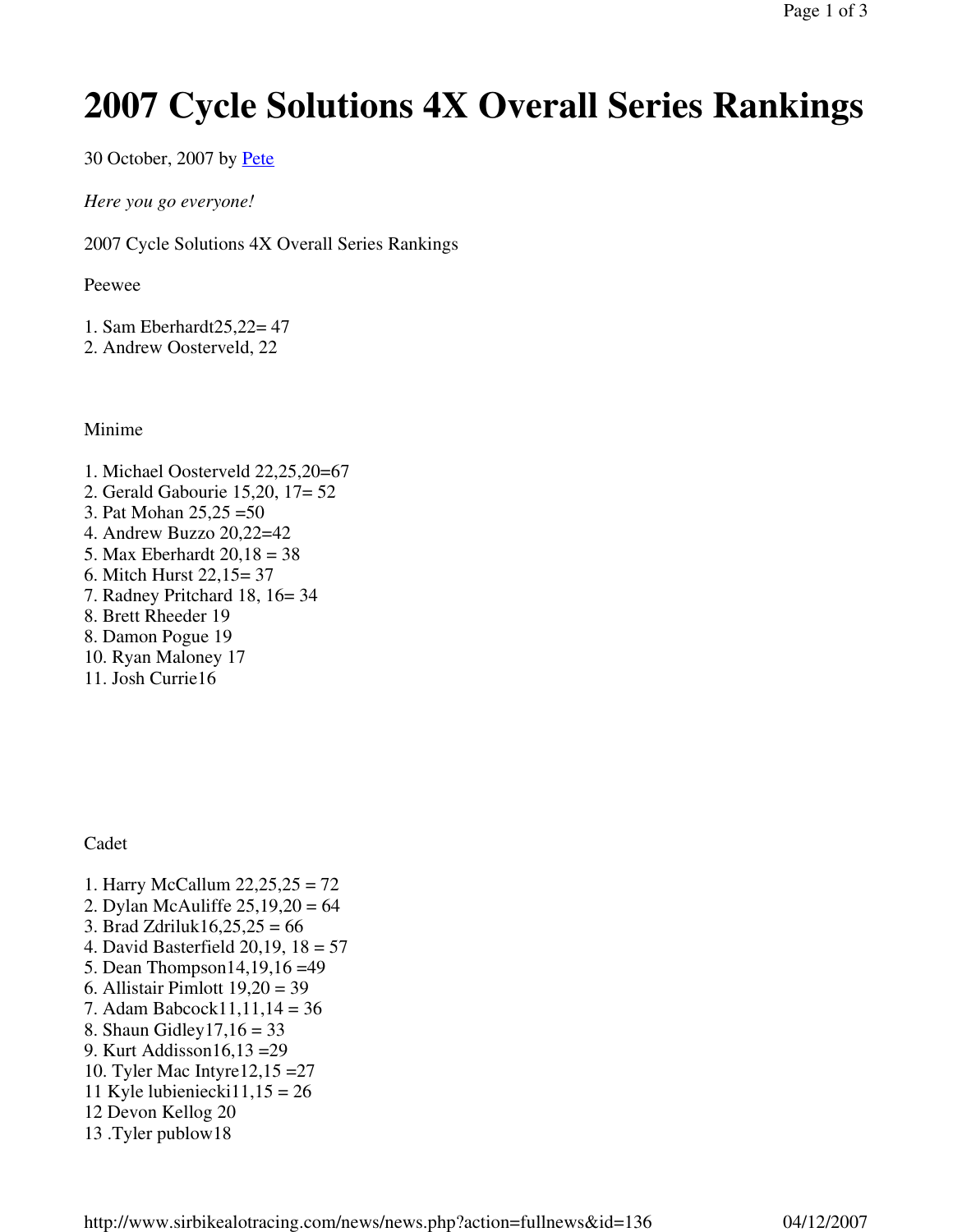14 Sebastian Berard17 15 Caelin Schneider 15 16 Gianrico De Pasquale14 17 Lawrence Coulson 13

Junior sport

1. Yogi Turgeon25,22,22 = 69 2. Rob Fraser25,25, 19 = 69 3. Matt Berenze19,19,17 = 55 4. RD Bell15,18,18 =  $52$ 5. Mike Pope25,20 = 45 6. Simon Winter19,20 = 39 7 Kyle Pearson 25 8 Scott Seigers 17 8 Stan Amdur17 8. Jordan Thompson17 11. Chris Marks16 11 Ben Ellis 16 13 Cody Huberty15 14. Chris Ramsey13 15. Caelin Schneider12 16. Mike Mc Dougall 11

Senior sport

1 Andrew Robinson  $19,25$ ,  $25 = 69$ 2 Jordan Van Zeumeren16,20 = 36 3. Mike Gooch25 4. Cam Condy22 4 Kyle Moffit 22 6 Daniel Goguen20 7. Steve Hamilton18 8. Adrian Winter17 9. Joe Patterson15

Veteran

1. Kevin Ladd18,20,22 =  $60$ 2. Corey Kantola18,19,20 = 57 3. Jamie edmundson $22,25 = 47$ 4. Jeremey Lavigne19,20 = 39 5 Shane Joachim 25 6 Brian MacDonald 20 7 Rob Calma 18